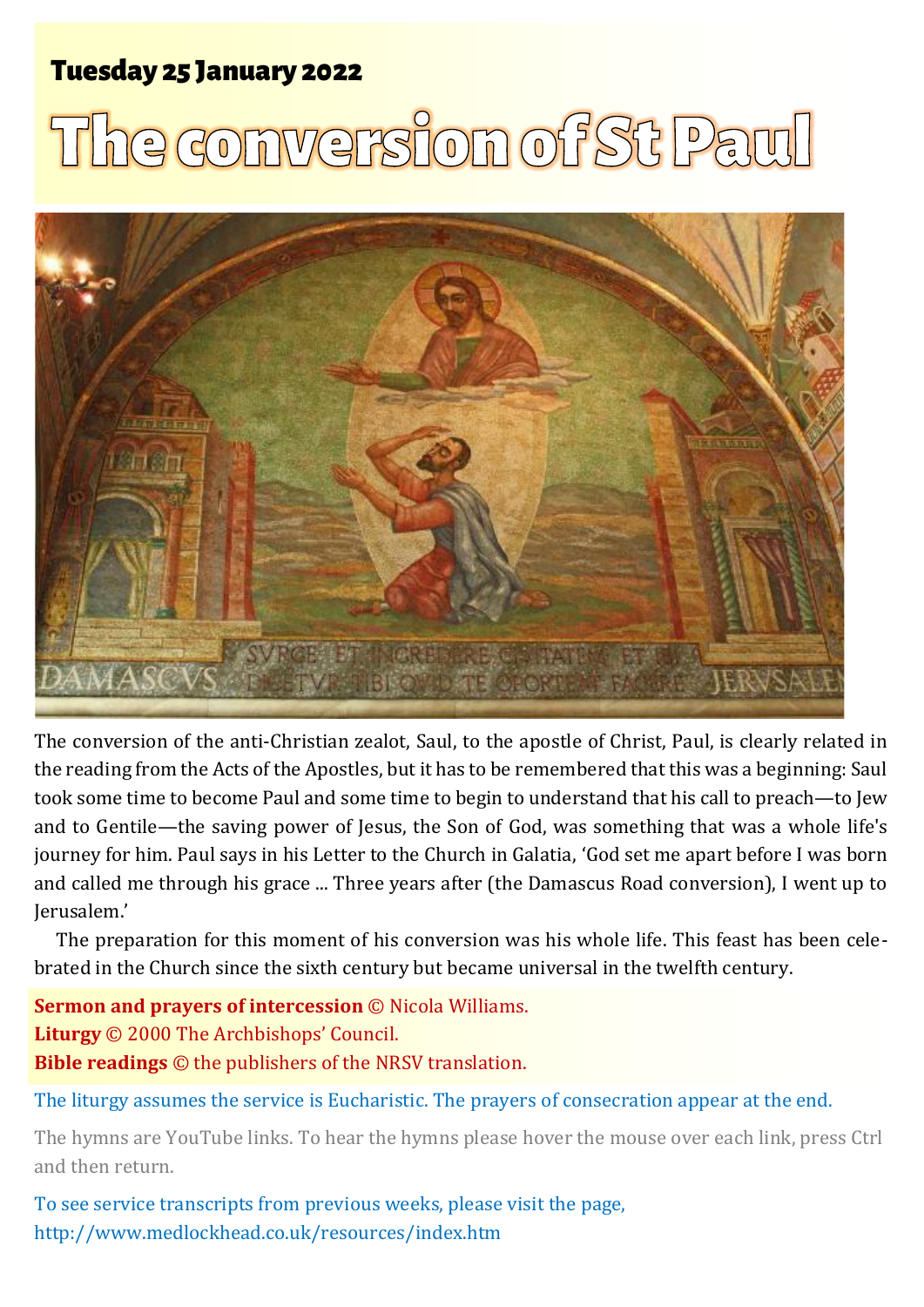#### Tuesday 25 January 2022 2 **The conversion of St Paul**

## **Introduction and welcome**

HYMN 1 **[Mine eye have seen the glory](https://www.youtube.com/watch?v=LRe_G_oWRLY)** (please click on this link to hear the hymn)

## **The Welcome**

In the name of the Father, and of the Son, and of the Holy Spirit

All **Amen.**

The Lord be with you

All **And also with you.**

# **The Preparation**

All **Almighty God,**

**to whom all hearts are open, all desires known, and from whom no secrets are hidden: cleanse the thoughts of our hearts by the inspiration of your Holy Spirit, that we may perfectly love you, and worthily magnify your holy name; through Christ our Lord. Amen.**

Our Lord Jesus Christ said:

The first commandment is this: 'Hear, O Israel, the Lord our God is the only Lord. You shall love the Lord your God with all your heart, with all your soul, with all your mind, and with all your strength.'

And the second is this: 'Love your neighbour as yourself.' There is no other commandment greater than these. On these two commandments hang all the law and the prophets.

#### All **Amen. Lord, have mercy.**

We were once dead through the trespasses and sins in which we lived, but now we are alive together with Christ. Through him we have access in one Spirit to the Father, to whom we humbly confess our sins.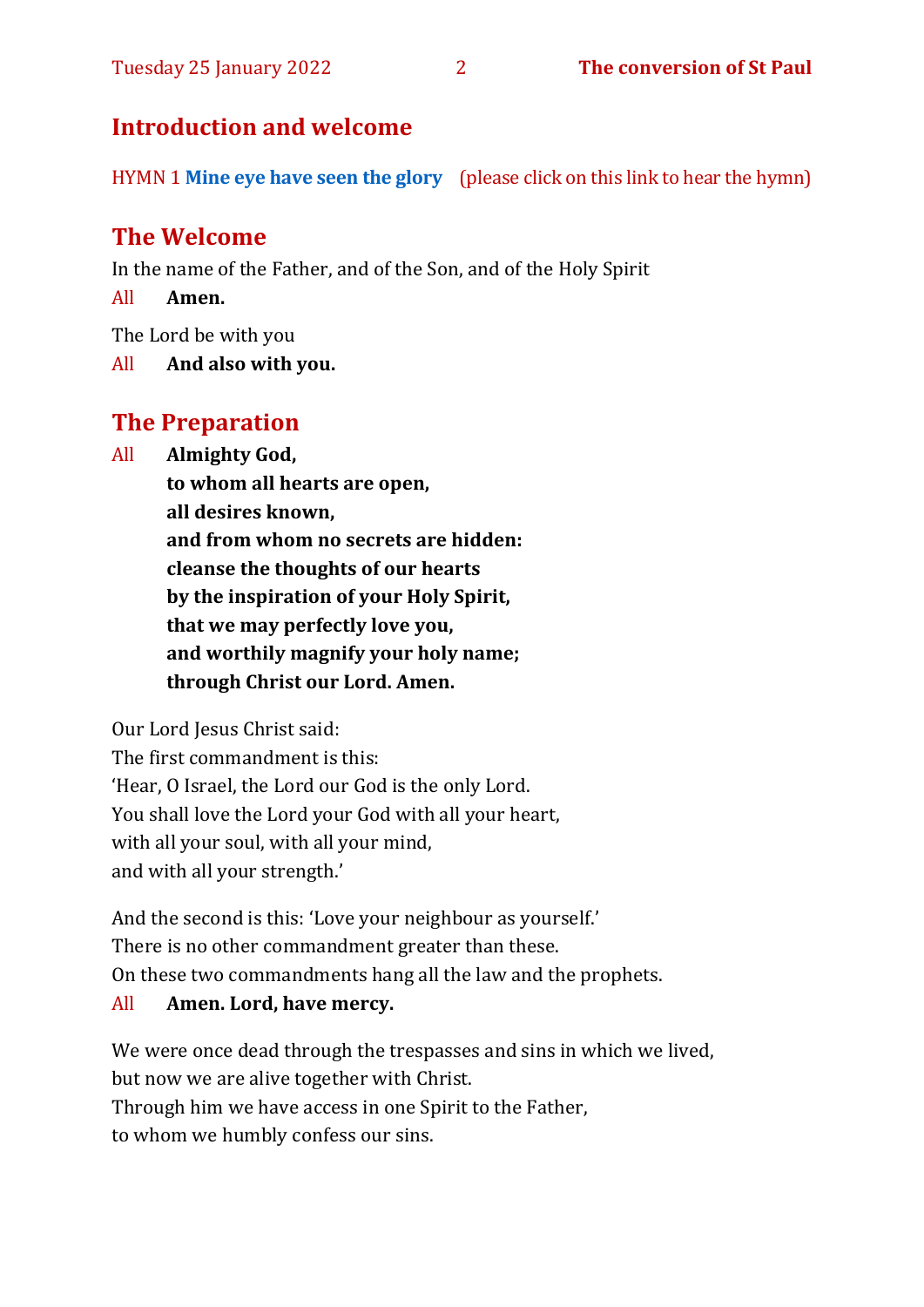All **Almighty God, our heavenly Father, we have sinned against you and against our neighbour in thought and word and deed, through negligence, through weakness, through our own deliberate fault. We are truly sorry and repent of all our sins. For the sake of your Son Jesus Christ, who died for us, forgive us all that is past and grant that we may serve you in newness of life to the glory of your name. Amen.**

Almighty God,

who forgives all who truly repent, have mercy upon you, pardon and deliver you from all your sins, confirm and strengthen you in all goodness, and keep you in life eternal; through Jesus Christ our Lord. All **Amen.**

# **The Gloria**

This Gloria is sung to the tune of 'Cwm Rhondda'. Click **[here](https://www.youtube.com/watch?v=l71MLQ22dIk)** for the tune.

All **Glory be to God in Heaven, Songs of joy and peace we bring, Thankful hearts and voices raising, To creation's Lord we sing. Lord we thank you, Lord we praise you, Glory be to God our King: Glory be to God our King. Lamb of God, who on our shoulders, Bore the load of this world's sin; Only Son of God the Father, You have brought us peace within. Lord, have mercy, Christ have mercy,**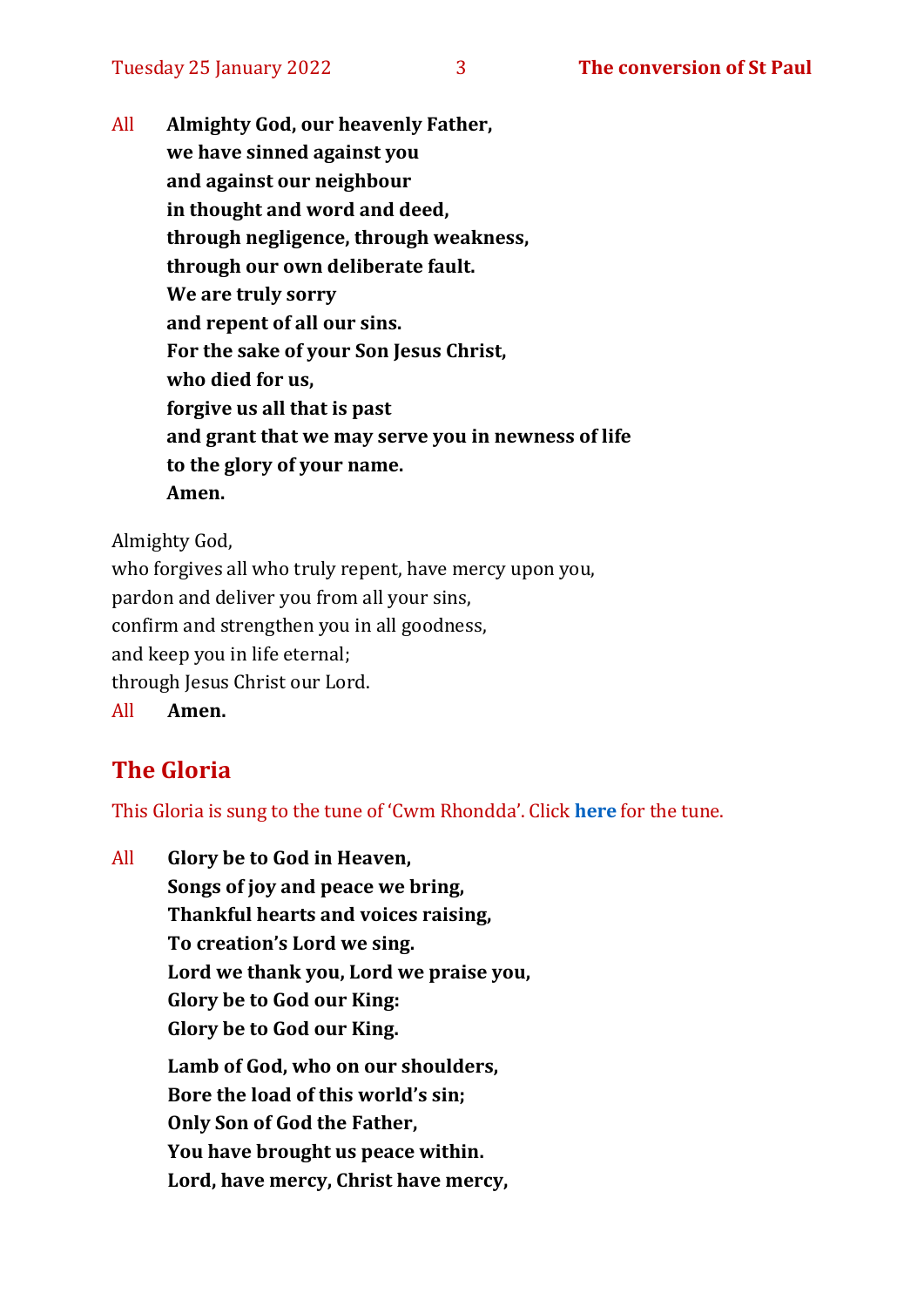**Now your glorious reign begin: Now your glorious reign begin.**

**You O Son of God are Holy, You we praise with one accord. None in heav'n or earth is like you, Only you are Christ the Lord. With the Father and the Spirit, Ever worshipped and adored: Ever worshipped and adored.**

## **The collect for the conversion of St Paul**

Almighty God, who caused the light of the gospel to shine throughout the world through the preaching of your servant Saint Paul: grant that we who celebrate his wonderful conversion may follow him in bearing witness to your truth; through Jesus Christ your Son our Lord, who is alive and reigns with you, in the unity of the Holy Spirit, one God, now and for ever. All **Amen.**

**First reading** 

# A reading from the book of the prophet Jeremiah

The word of the Lord came to me saying, 'Before I formed you in the womb I knew you, and before you were born I consecrated you; I appointed you a prophet to the nations.'

Then I said, 'Ah, Lord God! Truly I do not know how to speak, for I am only a boy.' But the Lord said to me, 'Do not say, "I am only a boy"; for you shall go to all to whom I send you, and you shall speak whatever I command you. Do not be afraid of them, for I am with you to deliver you, says the Lord.'

Then the Lord put out his hand and touched my mouth; and the Lord said to me, 'Now I have put my words in your mouth. See, today I appoint you over nations and over kingdoms, to pluck up and to pull down, to destroy and to overthrow, to build and to plant.' *Jeremiah 1:4–10*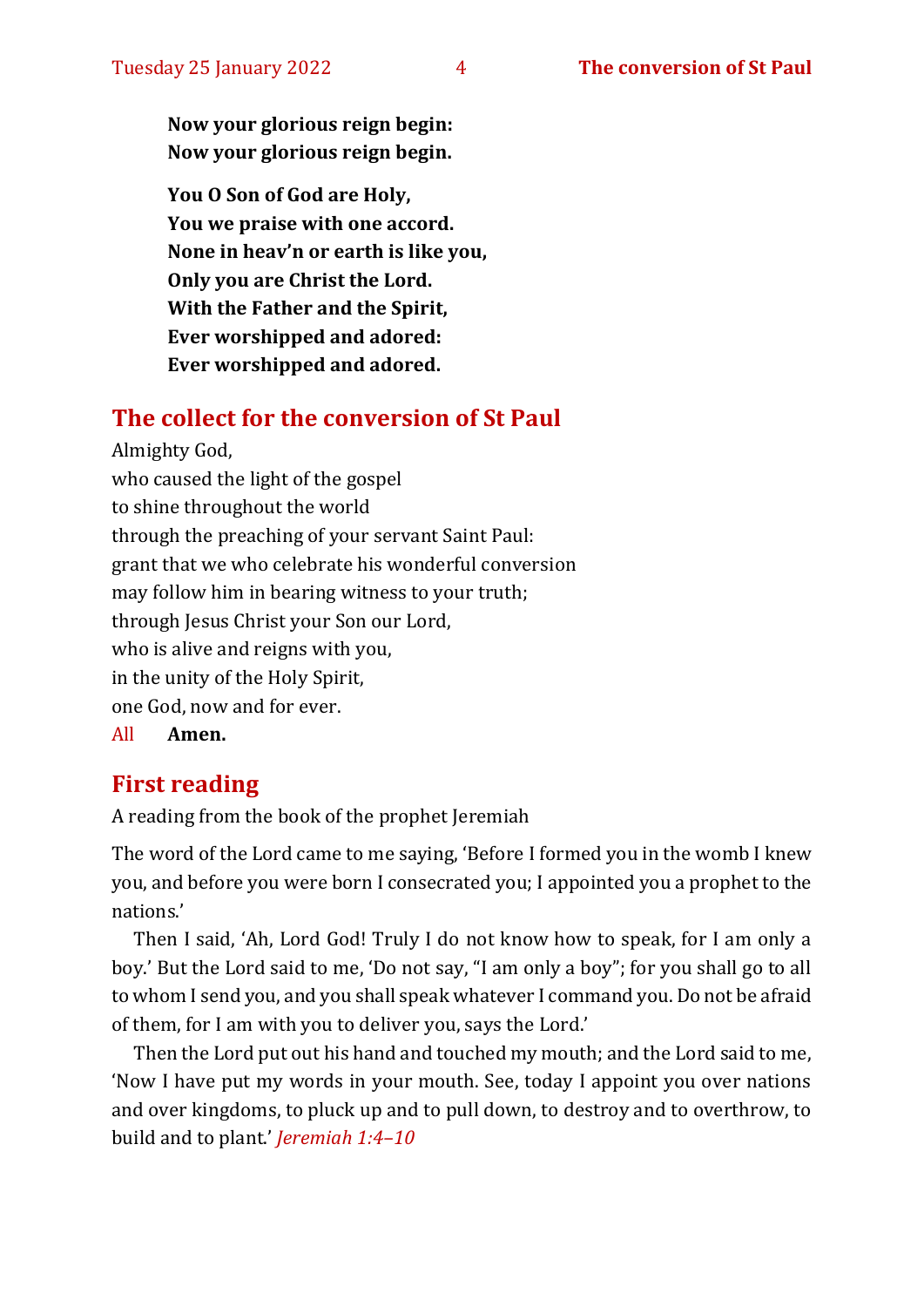This is the Word of the Lord

#### All **Thanks be to God.**

#### **Second reading**

A reading from the Acts of the Apostles

Saul was still breathing threats and murder against the disciples of the Lord, and went to the high priest and asked him for letters to the synagogues at Damascus, so that if he found any who belonged to the Way, men or women, he might bring them bound to Jerusalem. Now as he was going along and approaching Damascus, suddenly a light from heaven flashed around him. He fell to the ground and heard a voice saying to him, 'Saul, Saul, why do you persecute me?' He asked, 'Who are you, Lord?' The reply came, 'I am Jesus, whom you are persecuting. But get up and enter the city, and you will be told what you are to do.' The men who were travelling with him stood speechless because they heard the voice but saw no one. Saul got up from the ground, and though his eyes were open, he could see nothing; so they led him by the hand and brought him into Damascus. For three days he was without sight, and neither ate nor drank.

Now there was a disciple in Damascus named Ananias. The Lord said to him in a vision, 'Ananias.' He answered, 'Here I am, Lord.' The Lord said to him, 'Get up and go to the street called Straight, and at the house of Judas look for a man of Tarsus named Saul. At this moment he is praying, and he has seen in a vision a man named Ananias come in and lay his hands on him so that he might regain his sight.' But Ananias answered, 'Lord, I have heard from many about this man, how much evil he has done to your saints in Jerusalem; and here he has authority from the chief priests to bind all who invoke your name.' But the Lord said to him, 'Go, for he is an instrument whom I have chosen to bring my name before Gentiles and kings and before the people of Israel; I myself will show him how much he must suffer for the sake of my name.'

So Ananias went and entered the house. He laid his hands on Saul and said, 'Brother Saul, the Lord Jesus, who appeared to you on your way here, has sent me so that you may regain your sight and be filled with the Holy Spirit.' And immediately something like scales fell from his eyes, and his sight was restored. Then he got up and was baptised, and after taking some food, he regained his strength. For several days he was with the disciples in Damascus, and immediately he began to proclaim Jesus in the synagogues, saying, 'He is the Son of God.' All who heard him were amazed and said, 'Is not this the man who made havoc in Jerusalem among those who invoked this name? And has he not come here for the purpose of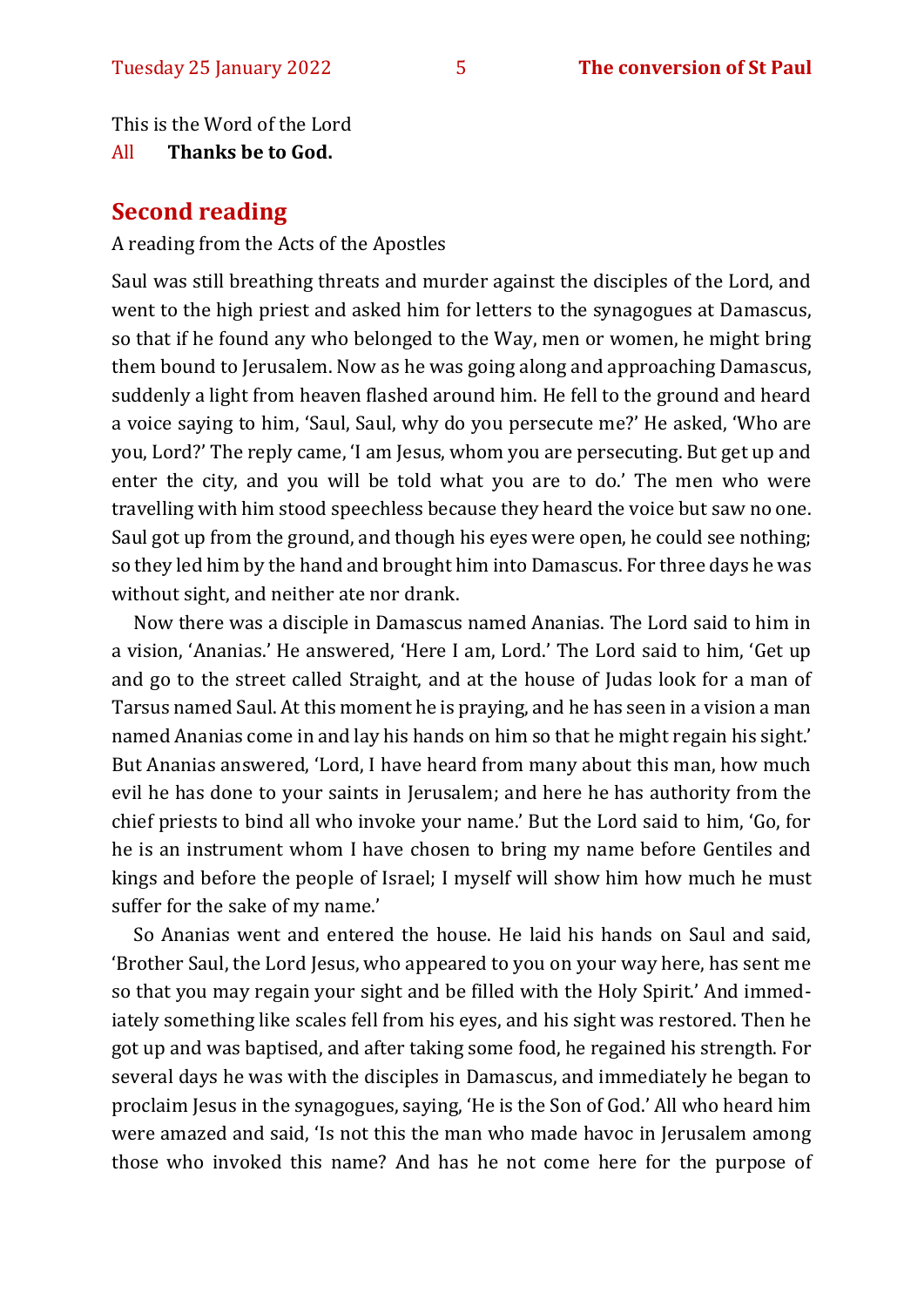bringing them bound before the chief priests?' Saul became increasingly more powerful and confounded the Jews who lived in Damascus by proving that Jesus was the Messiah. *Acts 9:1–22*

This is the Word of the Lord All **Thanks be to God.**

HYMN 2 **[To God be the glory](https://www.youtube.com/watch?v=wf9I_yi1_kk)** (click on this link to hear the hymn)

#### **Gospel reading**

Hear the Gospel of our Lord Jesus Christ according to Matthew

#### All **Glory to you O Lord.**

Then Peter said in reply, 'Look, we have left everything and followed you. What then will we have?' Jesus said to them, 'Truly I tell you, at the renewal of all things, when the Son of Man is seated on the throne of his glory, you who have followed me will also sit on twelve thrones, judging the twelve tribes of Israel. And everyone who has left houses or brothers or sisters or father or mother or children or fields, for my name's sake, will receive a hundredfold, and will inherit eternal life. But many who are first will be last, and the last will be first.' *Matthew 19:27–30*

This is the Gospel of the Lord

All **Praise to you O Christ.** 

#### **Sermon**

When we find out that someone is expecting a baby, one of the first things we ask is 'what are you going to call it?' A person's identity can be defined by their name and so parents usually take some time over this decision.

Names in the Bible are extremely important and each one, we often find, has a meaning that is related to personality traits or strengths. Some cultures still name children with particular identities in mind and, often, some women change their name when they are married to signify a union with a certain person and family. Names then are an indicator of something: status; relationship; traits; and strengths to name just a few.

Some of us are comfortable with our identity, with who we are and what we do, in fact, some of us bind our whole identities up in what we do so much so that we 'become' our job. We are known by others not necessarily for our personal characteristics and personality, but for the status we hold or the money we make or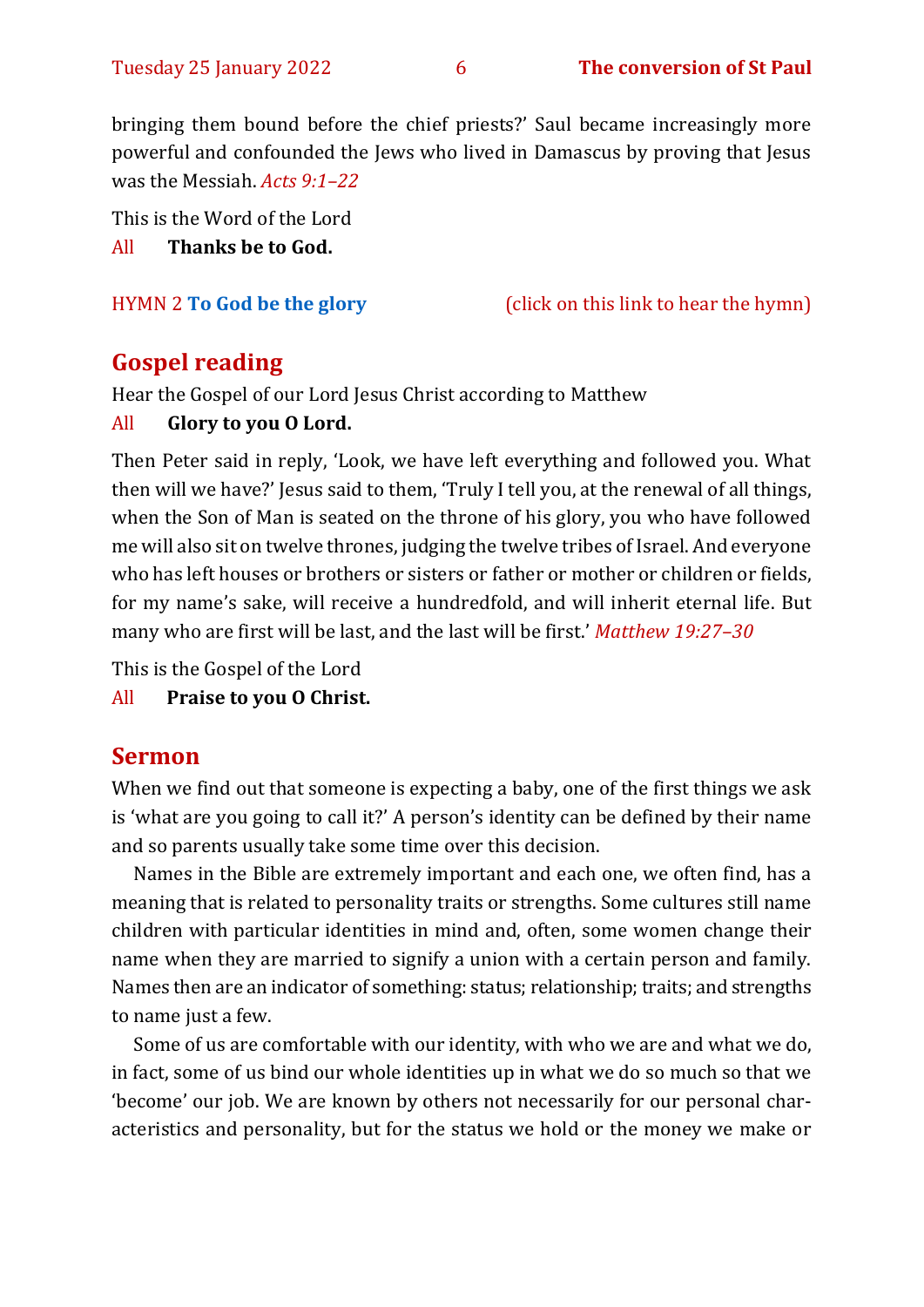simply the things that we do. Perhaps we even dress in a way that reflects what we do and not who we are.

Sometimes our jobs consume our identities to the point that we don't even stop to think about who we actually are, or what we actually think: we just focus on what we have to do tomorrow, or at the presentation next week, or the shift we need to put in tonight. I read somewhere that the difference between the USA and Europe is that when you meet a European for the first time, they will ask you your name. When you meet an American for the first time, they will ask you what you do. Either way, you have your own identity that is unique to you.

Saul was someone who became known for what he did—he became feared because he was so good at his job and was respected enough that his job brought him status. I am not talking about his actual job of tent making, I am talking about the job he had taken upon himself—that of persecuting Christian Jews. Saul was famed for his determination and relentlessness. He was so passionate about his job that he was willing to travel widely to track down and find Christian Jews probably at his own expense.

But Saul was in for a shock, a huge shock, as Jesus had plans for Saul and it was probably precisely because of his determination and relentlessness, that Jesus would use Saul in ways that he would never have imagined. Jesus had looked at Saul, and at his strengths and abilities, and He saw how they *should* be used.

Saul had skills; gifts given by God. (We all have gifts and talents given by God.) Saul was an excellent communicator with a seemingly immense amount of selfconfidence. Saul was articulate, he was a tradesman with lots of contacts, and he was passionate. The trouble was that Saul was playing for the wrong team.

God, in His Mercy, has given us free will. We can make mistakes; we can make bad decisions and we can choose to be on the wrong team. We can take every gift and talent we have but put it to use in the wrong way if we are not careful. Saul thought that he was doing the right thing, but this is because he viewed himself in human terms. He thought that he was acting for God by getting rid of potential rule breakers and sinners. Saul's ideas about himself were so strong that he didn't stop to think and reflect, and he was clearly not listening to God. Saul had developed an identity and he was working hard to keep this going.

However, Jesus knows us inside and out. He knows our strengths and our weaknesses, and we have to believe, as followers of Christ, that we each of us have a purpose. Saul's sole purpose unbeknown to him, was to become Paul the Saint!

Jesus met with Saul in a supernatural way that so completely shocked him that he changed every single aspect of his life, Paul didn't just make a few resolutions or tweaks to his life. Rather, he simply but completely gave up who he had been and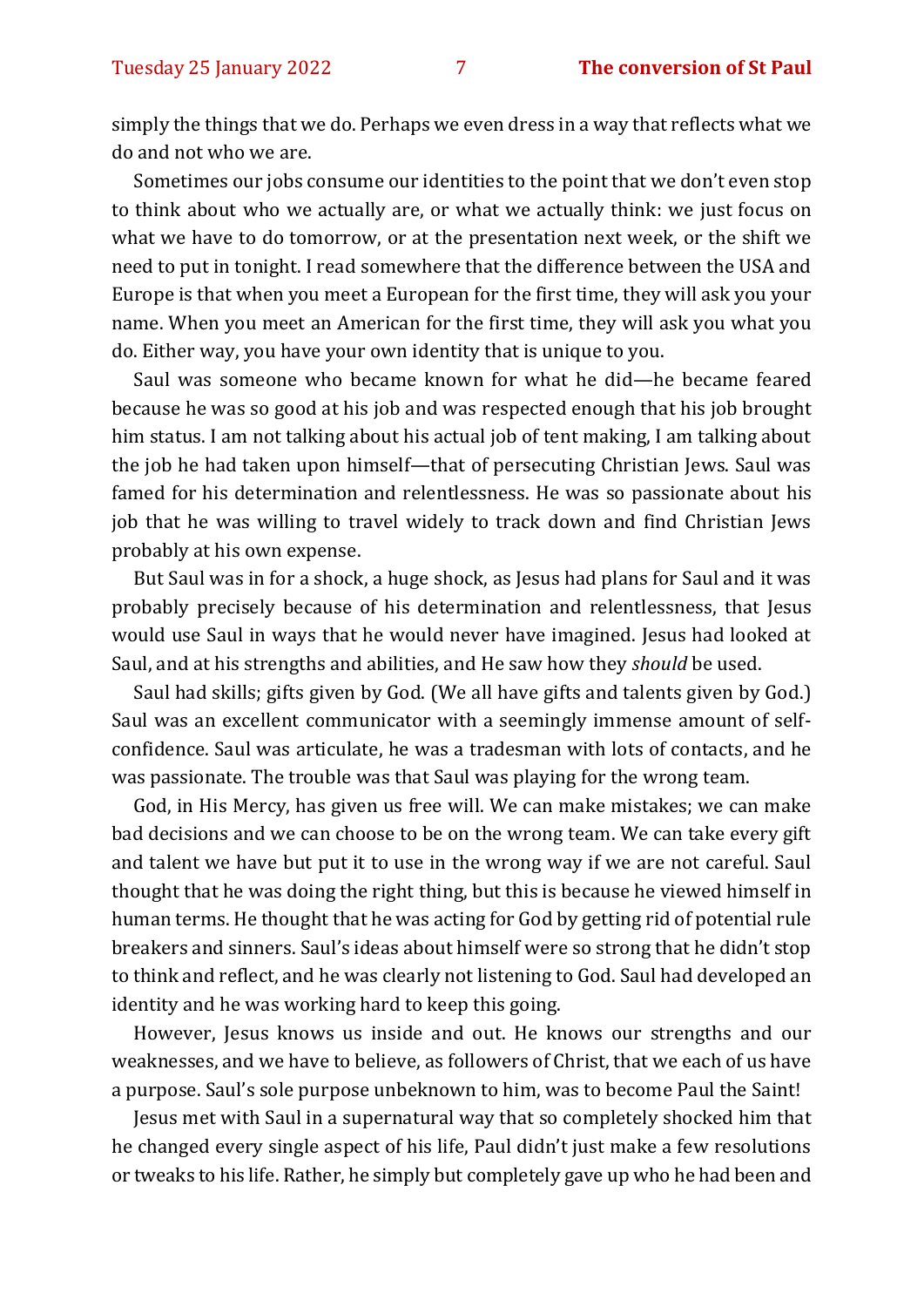became someone else. Nobody can do anything close to this on his or her own. It would surely be impossible, but God was with Saul, and He gave him grace to become a new person. Or did He?

If we look at St Paul, we find that he challenged leaders, respectable Apostles and Roman Officers alike. He was willing to face prison, mobs, and doubt at every turn. He talked his way out of dangerous situations and into the hearts and minds of strangers who came to believe on meeting him. The skills and talents he would have needed to withstand all of this, were the exact same skills and talents he had and used as Saul. He was just using them differently and, most importantly, he was now relying on Jesus Christ to guide and encourage him. He listened to the Holy Spirit and surrendered all that he was to the will of God. In the reading from Jeremiah today, God clearly tells us that He knows us and has a purpose for us…

*Before I formed you in the womb I knew you, and before you were born I consecrated you.* 

so Paul became a new man but with the same gifts and he began to fulfil the life that God had planned for him.

Looking again at that reading from Jeremiah today, we can see how frightening and intimidating it must feel to find yourself called by God in such a way. I am sure that Saul needed those days at Judas' house, before Ananias came, to have a similar conversation with God …

*'Truly I do not know how to speak, for I am only a boy.' But the Lord said to me, 'Do not say, "I am only a boy"; for you shall go to all to whom I send you, and you shall speak whatever I command you. Do not be afraid of them, for I am with you to deliver you, says the Lord.'*

Whatever happened in that house, Saul was changed; Instead of persecuting Jesus and His followers, Paul was now one of His greatest advocates. And surely this was the plan all along…take the most feared opponent of Christianity and make them the most ardent supporter.

This was full scale shocking to all living in the Middle East at that time and announced the followers of Christ as more than they had previously been seen to be. Christian Jews underwent a change in status. Perhaps there was something to them after all: if Saul could believe then anyone could believe!

St Paul's story is very well known and, as Christians, we are familiar with his Epistles, but it is his reaction to Jesus that we need to concentrate on. Of course, there was an immediate physical reaction—Saul went blind. Then there was the emotional reaction—Saul prayed and fasted until Ananias came to see him but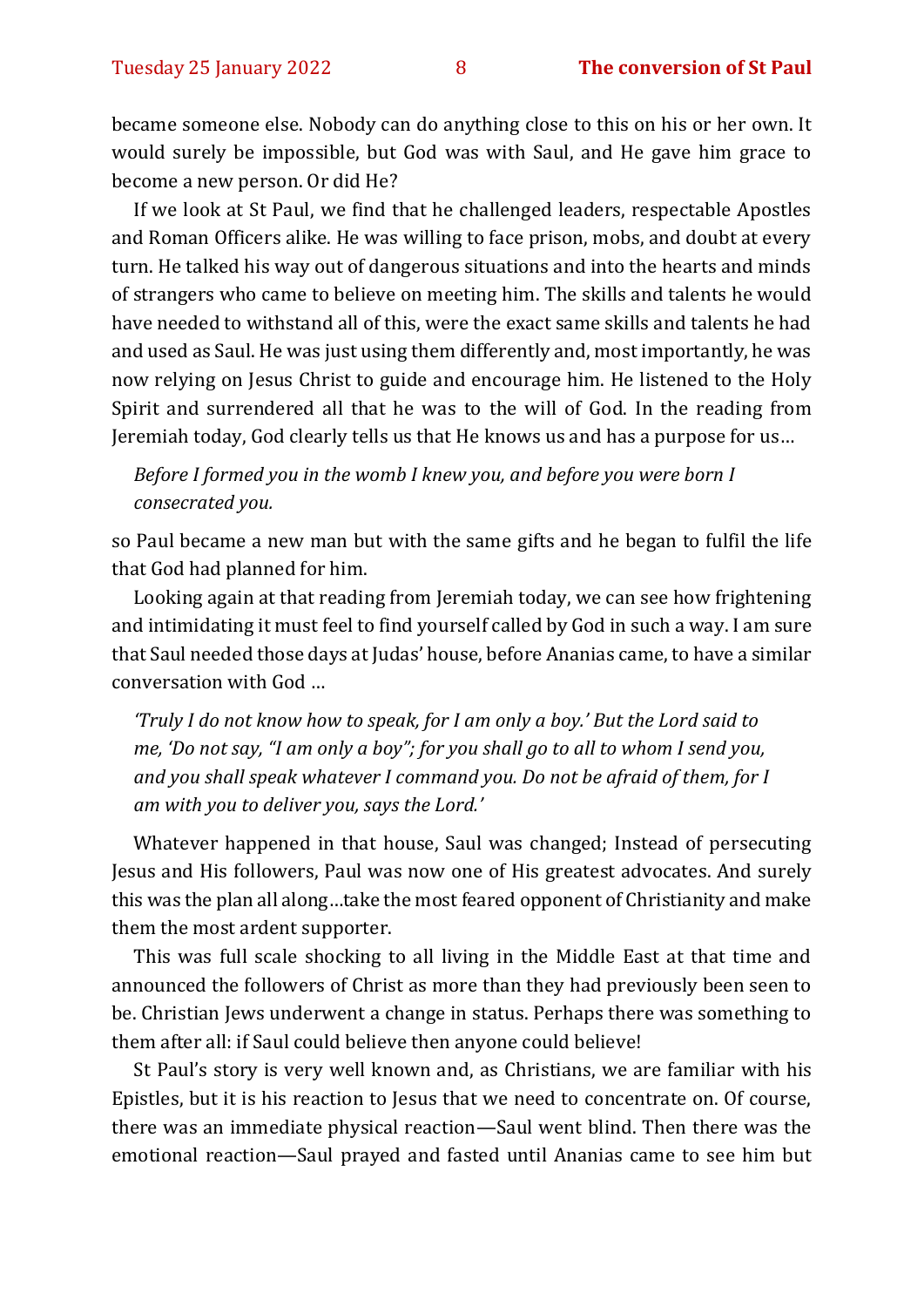next came the Spiritual reaction. Saul became Paul, not yet a Saint, but definitely a different man.

It is very easy to think that St Paul's story happened over those few days in Emmaus, but the reality was that those first few days were supernatural, and they were Spiritual. The real change came over the rest of Paul's life. Paul the new convert had to practice using his existing skills in a new way. He was now speaking to a new audience, and with a new purpose. Paul would have to build an authenticity about his newfound faith is he was ever going to convince others that he was genuine.

However, God was with Paul and gave him the words through the Holy Spirit just as He gave words to Jeremiah who was sent to …

#### *… pluck up and to pull down, to destroy and to overthrow, to build and to plant.*

Paul went on to face challenge upon challenge, he built up and, when necessary, tore down, and he planted the seeds of faith wherever he went. Each new hardship, each success and each challenge provided Paul with the opportunity to grow, to learn and to focus upon listening to Jesus so that, in the end, St Paul would go on to write and inspire a large part of the New Testament and become one of the best known of the Apostles.

The question is, then, what does St Paul's story have to do with us? We view our understanding of Jesus through the lens of 2000 years of history and surely things have changed since then! Although, God hasn't changed and so we know that miracles do still happen. Jesus is still our Lord and Saviour, and the Holy Spirit still speaks and so the only thing that has actually changed is us. Saul experienced a miracle for sure, but it was his response that mattered: Paul shook off everything he had been and thought and did and became something new.

Our response then is what matters. January is nearly over but it is never a bad time to reflect and to look to ourselves and ask if things are good in our lives, or if we could we be doing better? Are we using our God given gifts and talents in the right way? Are we listening for God? Are we looking for Jesus, and are we praying with the Holy Spirit?

Not every change has to be profound. Paul didn't become a Saint overnight. The key is to recognise our own gifts and talents—the things that usually make us happiest and most fulfilled—and use these to serve God. God has a plan for our lives. It may be incomprehensible right now or you may well be on the right path. The only way to know is to be aware of your own identity. Has it become more about status than passion, or are you tied more to the money that you make than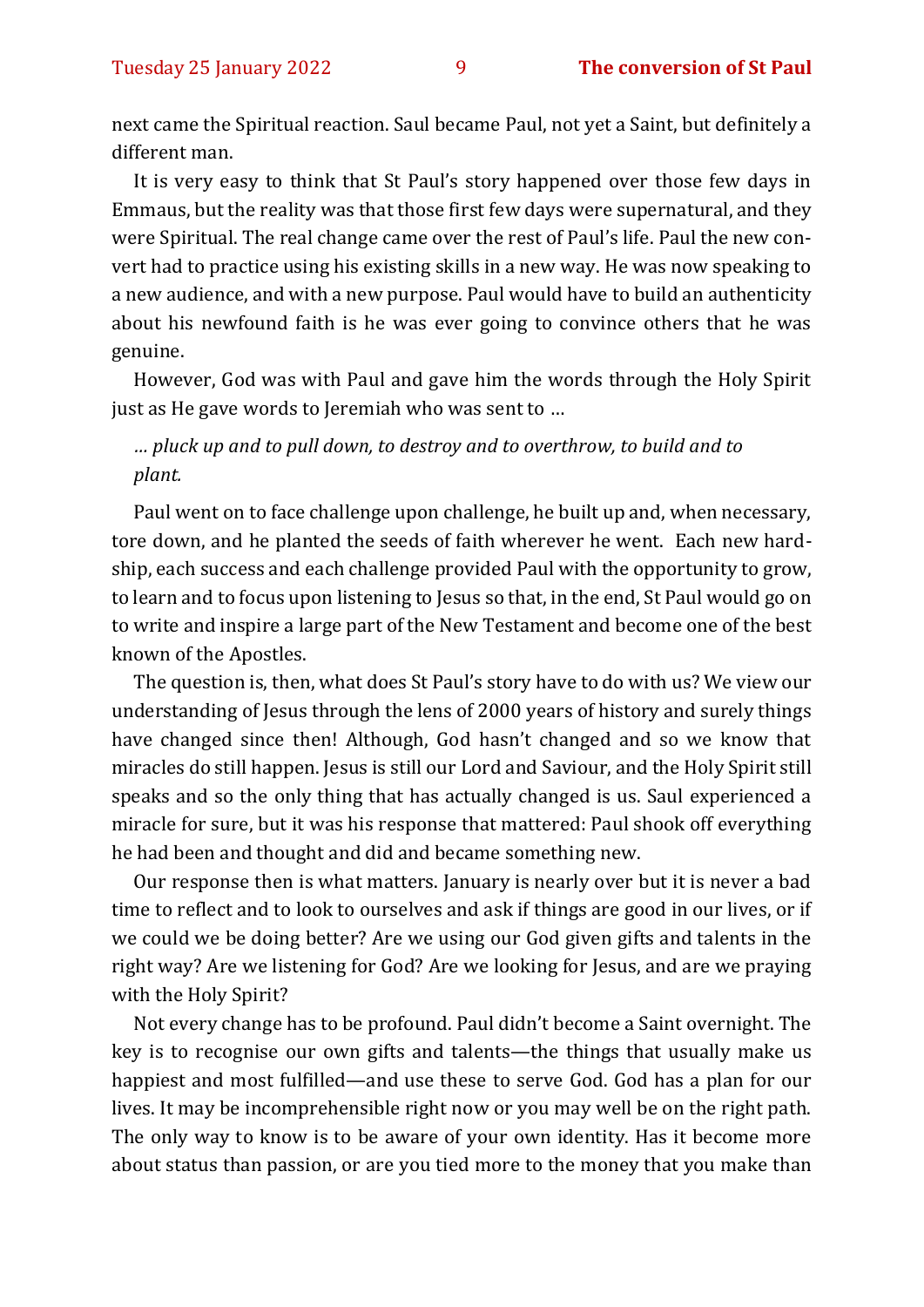the way in which you make it? It may be that you are hiding a secret talent or afraid to share your gifts with others. Reflecting on our lives is a must and where we fall short or where we are struggling, we know with certainty that we can speak to Jesus about it. Equally, where we are thriving and shining, we can thank God for His Grace and Mercy.

Whatever we do and however we reflect, know that you are loved, and that God didn't leave anyone out—we are all special in our own way. You just need to focus on being you!

# **The Creed**

Do you believe and trust in God the Father, the source of all being and life, the one for whom we exist?

# All **We believe and trust in him.**

Do you believe and trust in God the Son, who took our human nature, died for us and rose again?

All **We believe and trust in him.**

Do you believe and trust in God the Holy Spirit, who gives life to the people of God and makes Christ known in the world?

#### All **We believe and trust in him.**

This is the faith of the Church.

All **This is our faith. We believe and trust in one God, Father, Son and Holy Spirit. Amen.**

# **Prayers of intercession**

Heavenly Father

In Your mercy, you showed Saul that he was misusing his gifts and zeal and was persecuting rather than celebrating those who had found You in Jesus. Help us all to understand Your call and to celebrate those gifts which You have given us and to use them in service of each other, rather than ourselves.

Lord in Your Mercy

All **Hear our prayer**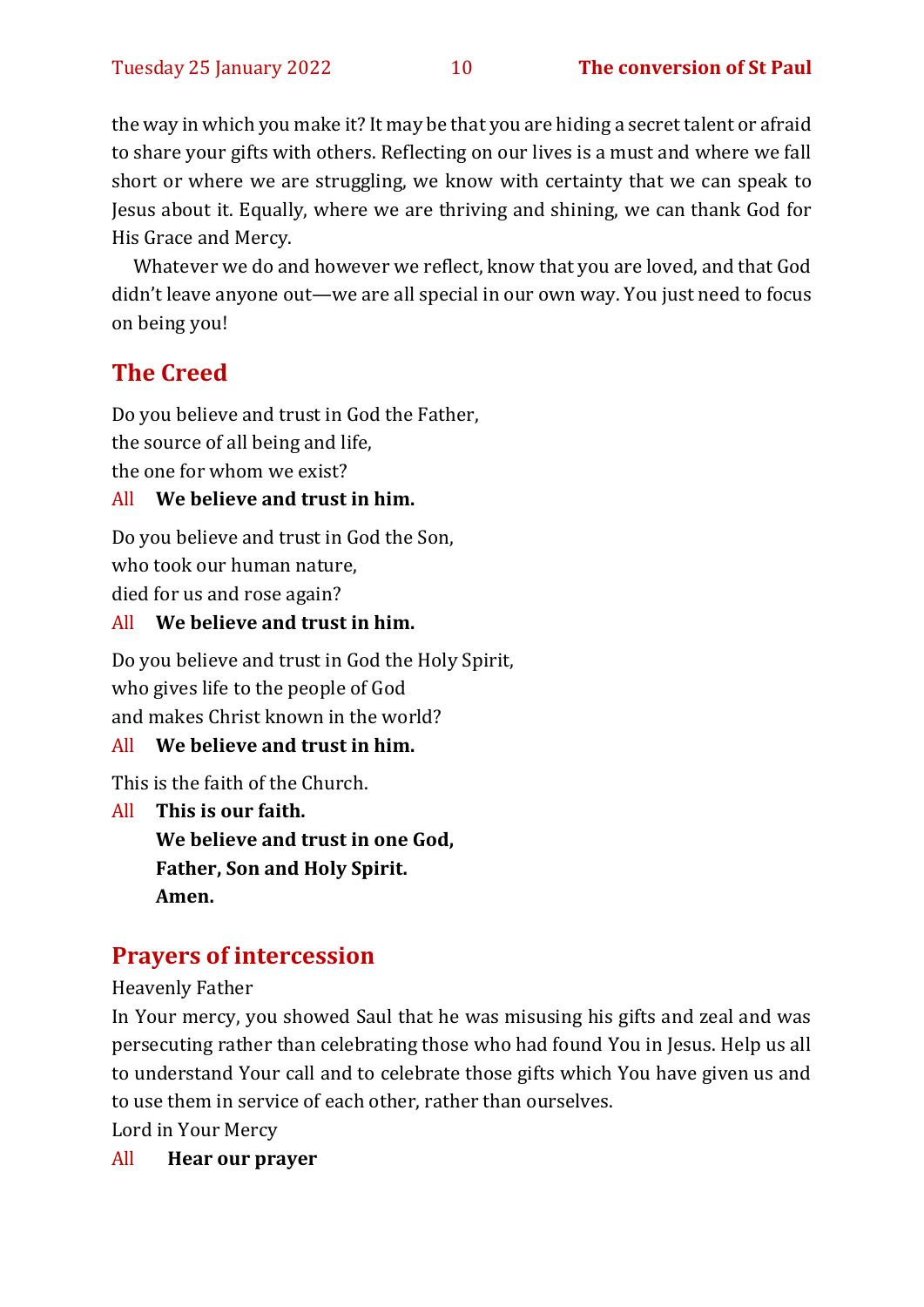#### Merciful God

You have not forgotten any of us and have heaped upon us all, blessings and gifts through which we can love You and serve. Each of us holds within us a spark of You. Help us to fan the flame and build that spark into a fire which burns with a passion and zeal for serving and joyfully praising Your Holy Name. In this season of new beginnings and new resolutions, help us to reflect upon our lives and to turn away from harmful influences and towards Your love. You sent Your Son to love us and to show us the way and Your Holy Spirit to be our guide and our companion on the road back to You. Help us to recognise Your voice in those still, quiet moments and in those hectic, tempestuous times alike.

Lord in Your Mercy

#### All **Hear our prayer**

#### Merciful God

We pray for those who have to hide their Christian identity for fear of violence and oppression. Just as You spoke to Saul, speak to those who fear You and want to rid Your children from society. Help us to help the isolated in any way that we can and to never forget their struggle to live lives with You at the heart of all things. We pray for Your Church, that it can shine out in the darkness of oppression and in the presence of violence, and can provide hope, shelter and belonging to those who long to know Your love.

Lord in Your Mercy

#### All **Hear our prayer**

#### Merciful God

We pray for those who have been affected by Covid and disease. For those who are sick and for those who are caring for the sick. We ask for healing Lord as You know best. You have a plan for each of us and the number of our days are known only unto You. We pray for Your peace to be with all of those who are worried at this time, we pray for Your strength for those families who are caring for their sick, and we pray for Your Comfort for those who are struggling, including those we know…

Lord in Your Mercy

#### All **Hear our prayer**

#### Merciful God

We pray for those whose passing is remembered at this time. For those who have recently passed and for those who are grieving. Our grief is a reflection of our love, but we need Your comfort and Your peace to help us to live with the loss that we feel.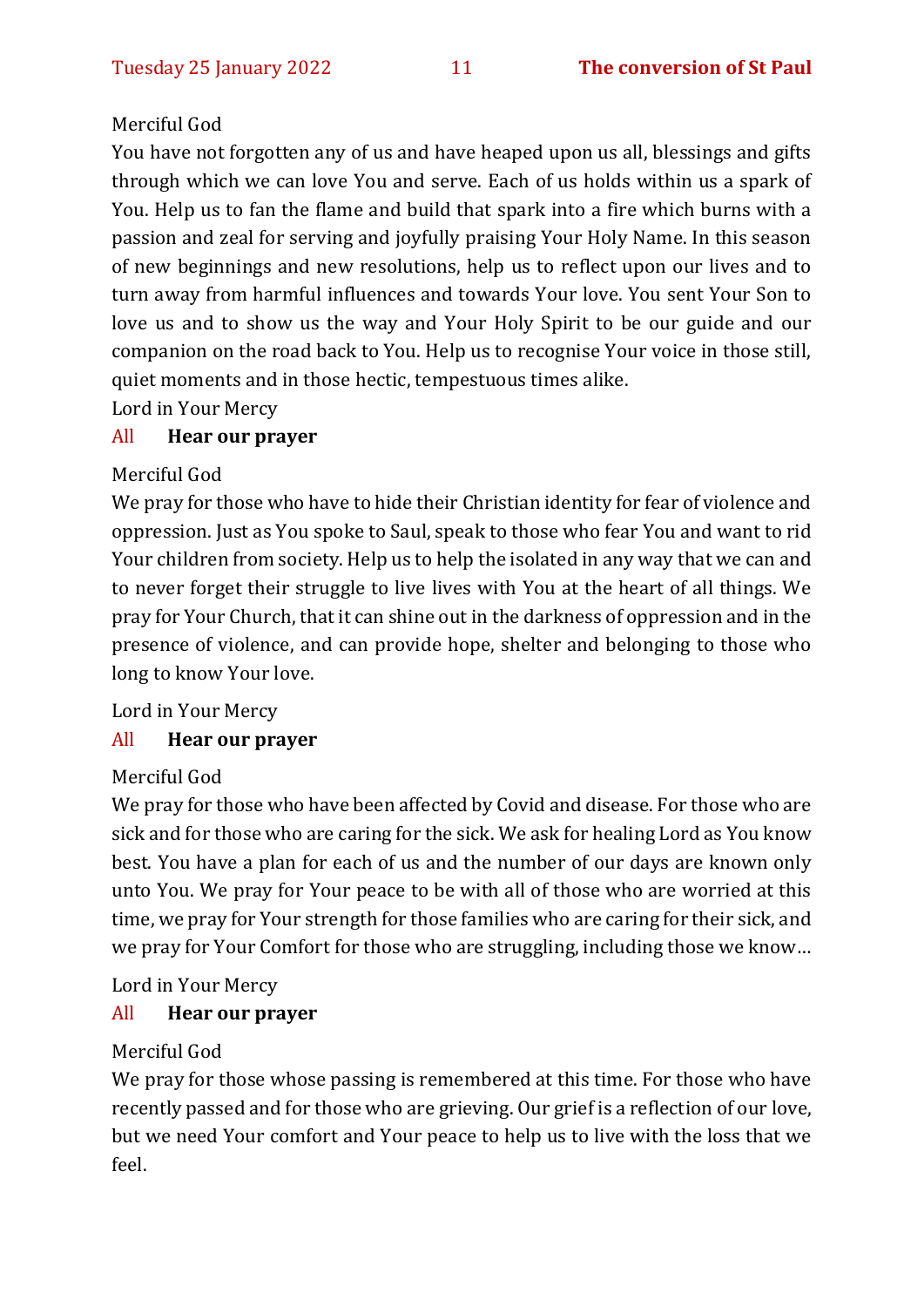Merciful Father,

All **accept these prayers for the sake of your Son, our Saviour Jesus Christ. Amen.**

# **The peace**

Let the peace of God, which surpasses all understanding, guard our hearts and our minds in Christ Jesus.

The peace of the Lord be always with you,

All **And also with you.**

HYMN 3 **[Agnus Dei](https://www.youtube.com/watch?v=rBeEqA1VrNk)** (please click on this link to hear the hymn)

The liturgy of the Communion Service appears below

# The Dismissal

May Christ who called Paul to his service, and to preach the good news to the world, strengthen you to witness to his grace and love. And the blessing of God the Almighty: Father, Son, and Holy Spirit, be with you now and remain with you always. All **Amen.**

HYMN 4 **[Revelation song](https://www.youtube.com/watch?v=dsiDukXIeVY)** (please click on this link to hear the hymn)

Go in peace to love and serve the Lord.

All **In the name of Christ. Amen.**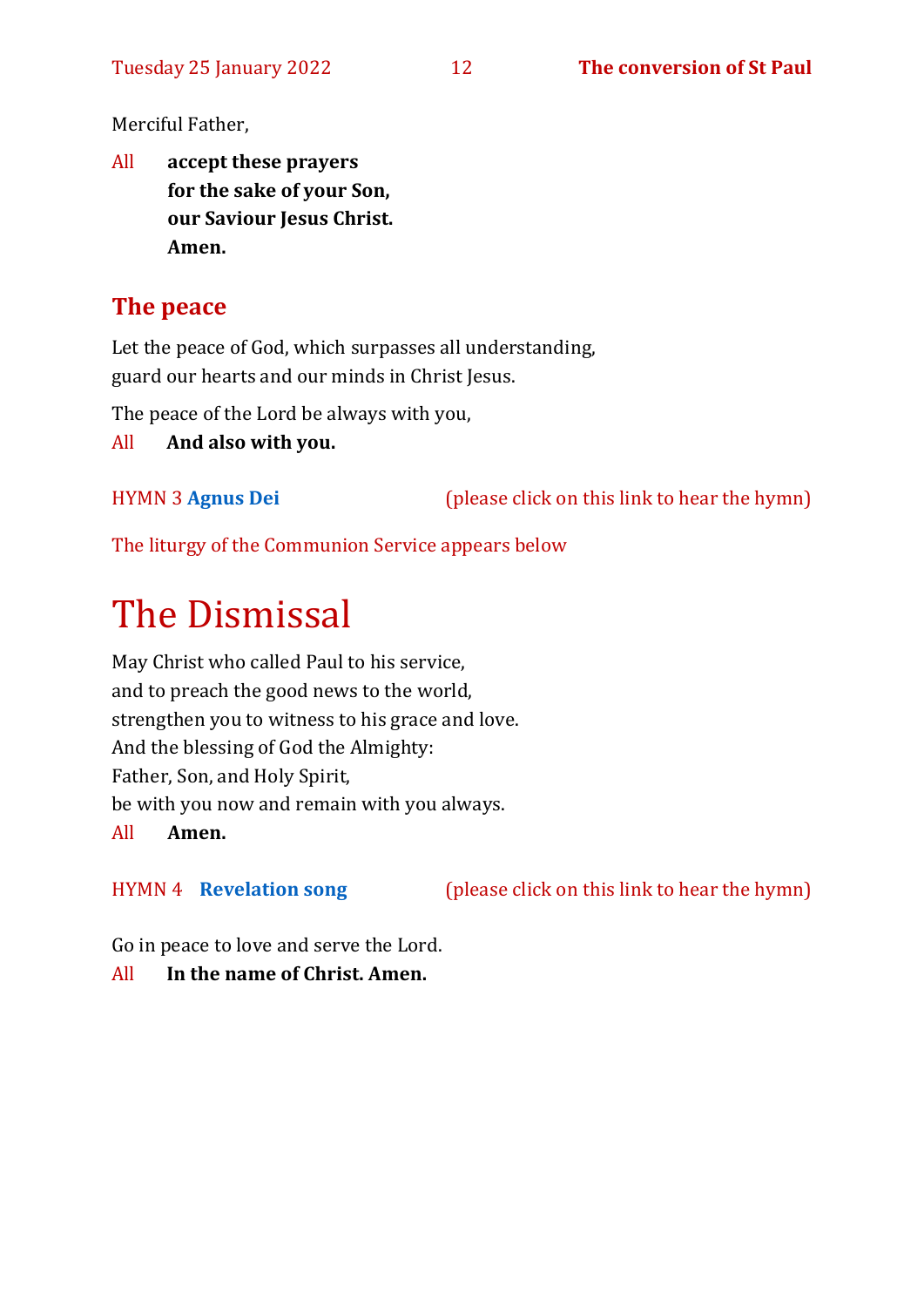# The Liturgy of the Sacrament

# Eucharistic Prayer (prayer E)

The Lord be with you

#### All **and also with you.**

Lift up your hearts.

#### All **We lift them to the Lord.**

Let us give thanks to the Lord our God.

#### All **It is right to give thanks and praise.**

It is indeed right and good, our duty and our joy, at all times and in all places to give you thanks and praise, holy Father, almighty and eternal God, through Jesus Christ our Lord. For on this day he called to his service the blasphemer and persecutor of your Church. Saul, who had resisted your grace, became Paul, the apostle to the Gentiles. Because he was faithful and true in his ministry, you made him an example of patient service, to instruct in the way of eternal life all those who heard his preaching and believed your word. Now, therefore, he who became your chosen instrument for the salvation of the nations has made us also eager to proclaim your mercy, and sing in union with all the powers of heaven the joyful hymn of your praise:

All **Holy, holy, holy Lord,**

**God of power and might, heaven and earth are full of your glory. Hosanna in the highest. Blessed is he who comes in the name of the Lord. Hosanna in the highest.**

We praise and bless you, loving Father, through Jesus Christ, our Lord; and as we obey his command, send your Holy Spirit, that broken bread and wine outpoured may be for us the body and blood of your dear Son.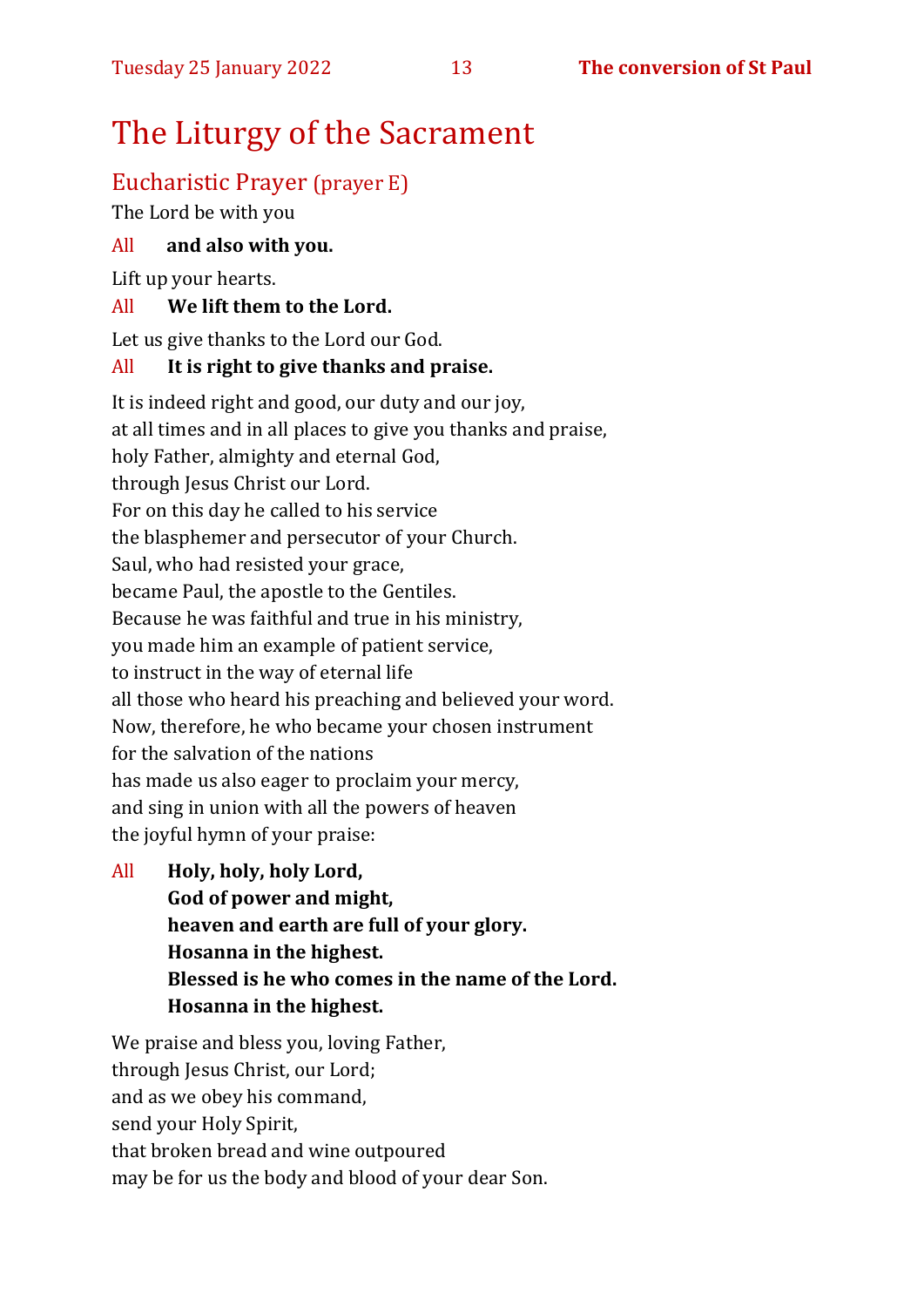On the night before he died he had supper with his friends and, taking bread, he praised you. He broke the bread, gave it to them and said: Take, eat; this is my body which is given for you; do this in remembrance of me.

When supper was ended he took the cup of wine. Again he praised you, gave it to them and said: Drink this, all of you; this is my blood of the new covenant, which is shed for you and for many for the forgiveness of sins. Do this, as often as you drink it, in remembrance of me.

So, Father, we remember all that Jesus did, in him we plead with confidence his sacrifice made once for all upon the cross.

Bringing before you the bread of life and cup of salvation, we proclaim his death and resurrection until he comes in glory.

Great is the mystery of faith:

All **Christ has died. Christ is risen. Christ will come again.**

Lord of all life, help us to work together for that day when your kingdom comes and justice and mercy will be seen in all the earth.

Look with favour on your people, gather us in your loving arms and bring us with St Paul and all the saints to feast at your table in heaven.

Through Christ, and with Christ, and in Christ, in the unity of the Holy Spirit, all honour and glory are yours, O loving Father, for ever and ever.

All **Amen.**

# The Lord's Prayer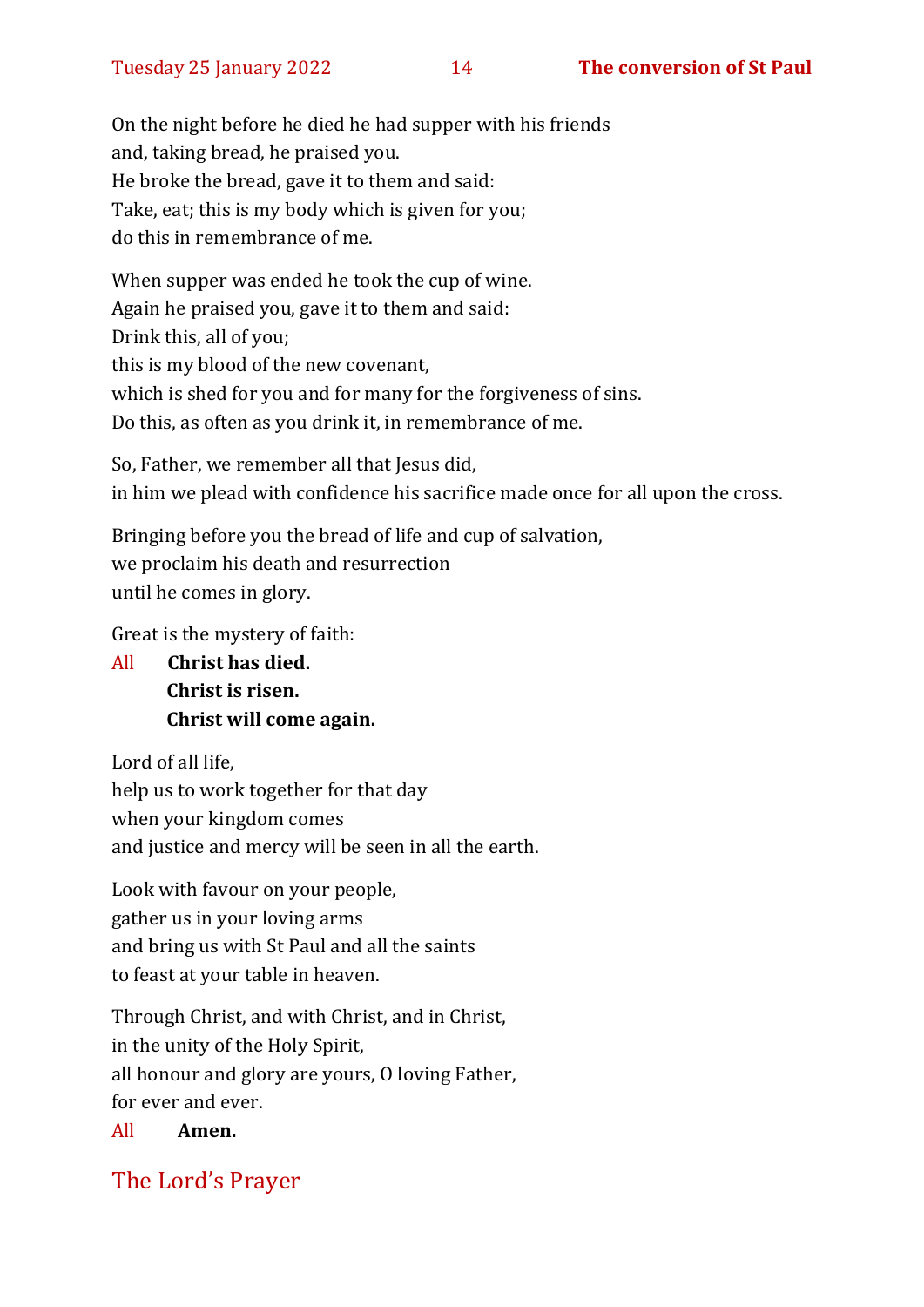As our Saviour taught us, so we pray

All **Our Father in heaven, hallowed be your name, your kingdom come, your will be done, on earth as in heaven. Give us today our daily bread. Forgive us our sins as we forgive those who sin against us. Lead us not into temptation but deliver us from evil. For the kingdom, the power, and the glory are yours**

**now and for ever. Amen.**

# Breaking of the Bread

We break this bread to share in the body of Christ.

- All **Though we are many, we are one body, because we all share in one bread.**
- All **Lamb of God,**

**you take away the sin of the world, have mercy on us.**

**Lamb of God, you take away the sin of the world, have mercy on us.**

**Lamb of God, you take away the sin of the world, grant us peace.**

Draw near with faith. Receive the body of our Lord Jesus Christ which he gave for you, and his blood which he shed for you. Eat and drink in remembrance that he died for you, and feed on him in your hearts by faith with thanksgiving.